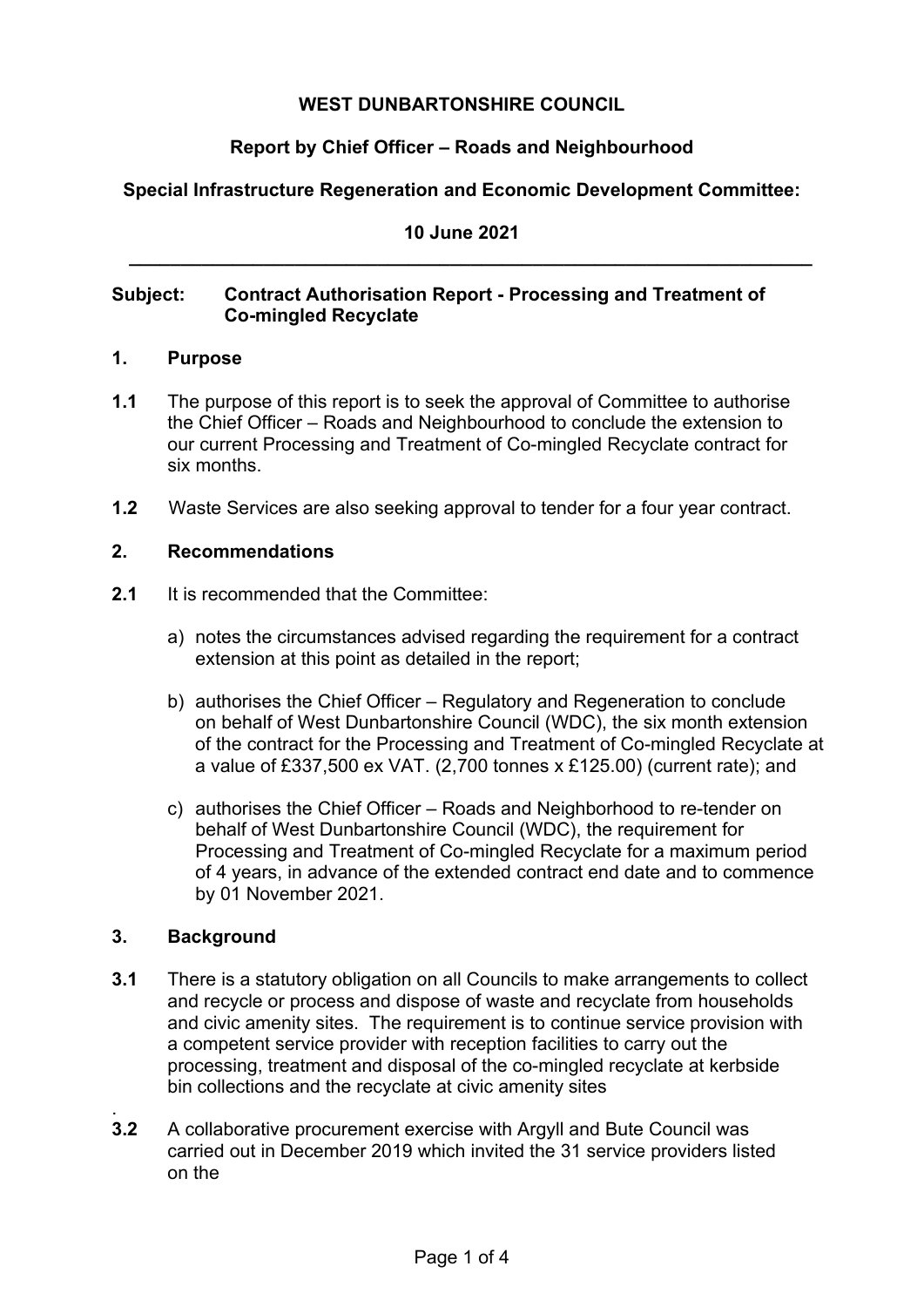Scotland Excel framework agreement from across Scotland, this procurement was deemed unaffordable and terminated. The only bid submitted was from Enva Scotland Ltd. who are our current service provider on an emergency contract.

- **3.3** The processing and treatment of co-mingled waste will in part support WDC to meet their recycling targets, this will also support WDC to meet their statutory obligation on collection and disposal of waste.
- **3.4** WDC budget is included in the operational and revenue costs and this was approved at Council on 22 March 2021.
- **3.5** This contract was previously awarded and appropriate extension periods applied, however as a result of conflicting priorities it has not been possible to undertake a new procurement process on time. It is therefore recommended that due to the statutory nature of the service requirement that a further contract extension is made by direct award to the existing contractor. This award being made in accordance with the Council's Standing Orders and Financial Regulations and the *Public Contracts* (Scotland) *Regulations 2015* (above the EU threshold) under Financial Regulation Q8C.
- **3.6** A Contract Strategy document was approved by the Procurement Manager on 06 May 2020.

#### **4. Main Issues**

- **4.1** The Contract Strategy identified that Scotland Excel's Dynamic Purchasing System for the Treatment and Disposal of Recyclable and Residual Waste was the best route to market.
- **4.2** Under Lot 1 Treatment of Co-mingled Mixed Recyclate, Enva Scotland Ltd. were identified as the preferred bidder.
- **4.3** It is recommended that we award an extension to Enva Scotland Ltd., of 49 Burnbrae Road, Linwood, Paisley, Renfrewshire PA3 3BD. The contract extension shall be for a maximum period of six months at a value of £337,500 excluding VAT.
- **4.4** Enva Scotland Ltd. has committed to paying all staff as a minimum, the National Living wage and promotes Fair Working Practices across their organisation.

#### **5. People Implications**

**5.1** There are no people implications.

#### **6. Financial and Procurement Implications**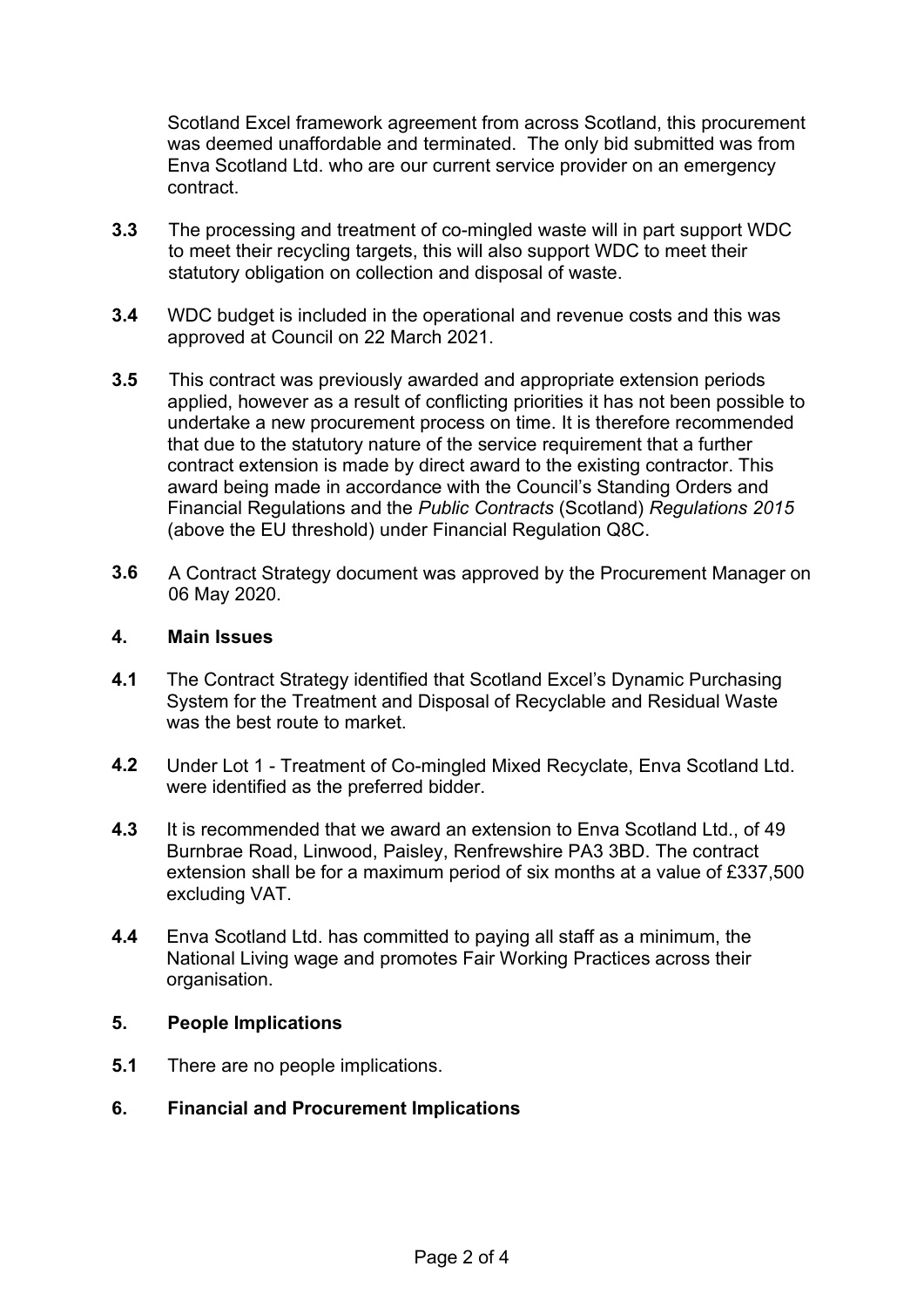- **6.1** Financial costs in respect of this contract will be met from the approved revenue budgets of Waste Services.
- **6.2** The term of the contract extension will allow for a tendering exercise to secure a further four year contract.
- **6.3** This procurement exercise was conducted in accordance with the agreed contract strategy produced by the Corporate Procurement Unit in close consultation with Waste Service officers and the provisions of WDC's Contract Standing Orders, the WDC's Financial Regulations and relevant procurement legislation.

### **7. Risk Analysis**

- **7.1** Enva Scotland Ltd. has no known links to Serious and Organised Crime which would have significant political and reputational ramifications for the Councils.
- **7.2** Should the Tendering Committee decide not to proceed as recommended then this will leave the Council non compliant, may have financial implications if we can not secure a fixed rate and could result in additional costs and potential reputational ramifications.

### **8. Equalities Impact Assessment (EIA)**

**8.1** An equalities impact assessment screening was undertaken by Waste Services which determined no negative equalities impacts.

#### **9. Consultation**

**9.1** Finance Services, Legal Services and Waste Services have been consulted in relation to the content of this report

#### **10. Strategic Assessment**

**10.1** The award of this contract for Processing and Treatment of Co-mingled Waste will ensure efficiency in the provision of this service:

"Efficient and effective frontline services that improve the everyday lives of residents".

#### **Name: Gail McFarlane**

Designation: Chief Officer - Roads and Neighbourhood Date: 02 June 2021

**Person to Contact:** Jenna McCrum